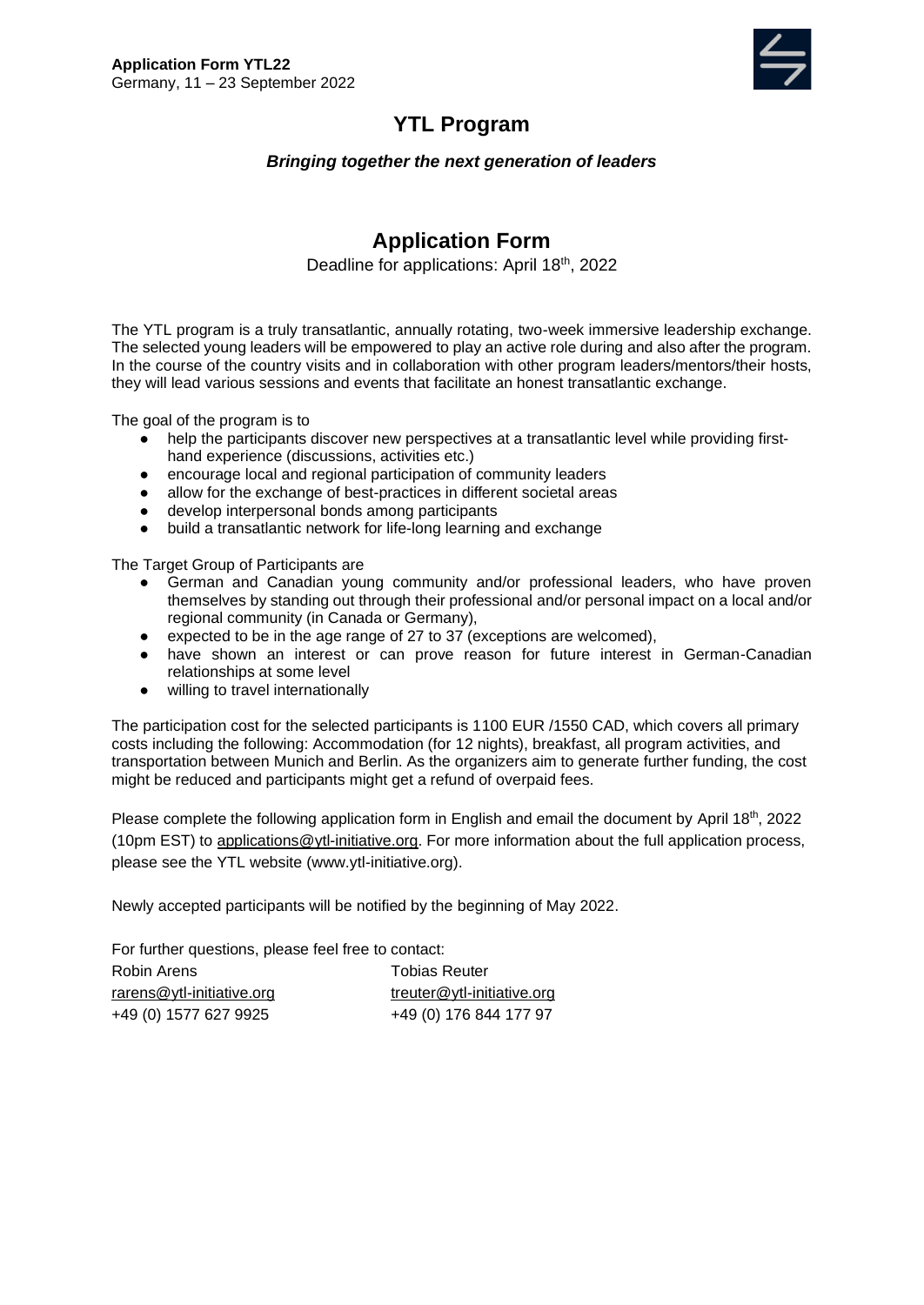

# **Application Form YTL20/21**

*Please complete the following application form in English*

| <b>Last Name</b>                   |        | <b>First Name</b>                         |              |
|------------------------------------|--------|-------------------------------------------|--------------|
| Gender                             |        | Date of Birth                             |              |
| <b>Country of Citizenship</b>      |        | <b>Country of Residence</b>               |              |
| <b>Passport Number</b>             |        | <b>Expiration Date</b>                    |              |
| <b>Contact Details</b>             |        |                                           |              |
| <b>Street Address</b>              |        |                                           |              |
| ZIP/Postal Code                    |        | City                                      |              |
| State/Province                     |        | Country                                   |              |
| <b>Phone Number</b>                |        | <b>Email Address</b>                      |              |
| <b>Job Title</b>                   |        | <b>Place of Employment</b>                |              |
| <b>Engagement in the Community</b> |        | <b>Organization, Political Party etc.</b> |              |
| <b>Native Language(s)</b>          |        |                                           |              |
| <b>Language Skills</b>             | Fluent | Advanced                                  | <b>Basic</b> |
| English                            | $\Box$ | $\Box$                                    | □            |
| French                             | □      | □                                         | □            |
| German                             | $\Box$ | $\Box$                                    | $\Box$       |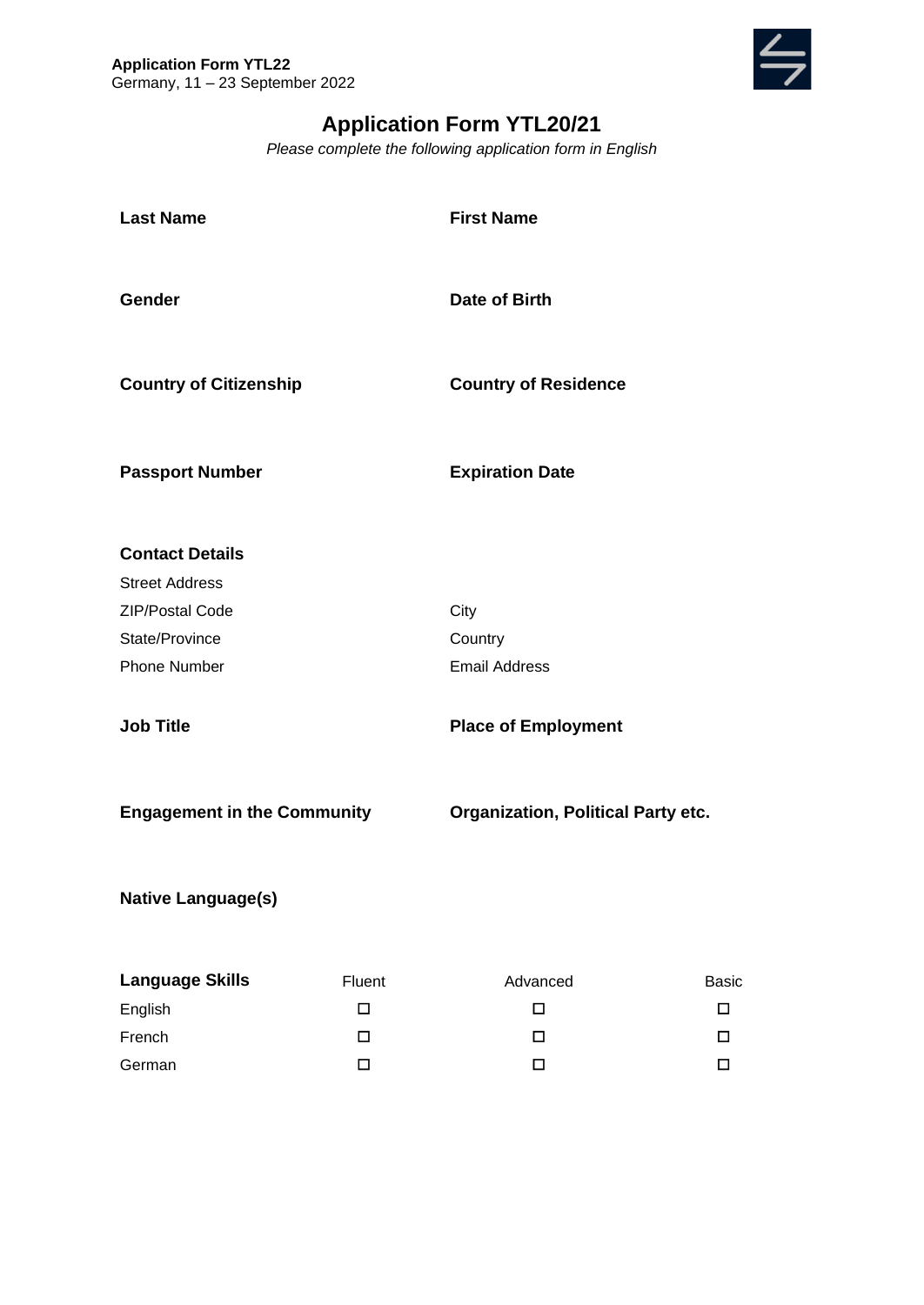

For planning purposes, please identify any special requirements that you may have (diet, disabilities, etc.)

#### **Personal Statement**

Please write a 350-word statement of interest describing why you think you would fit into the program: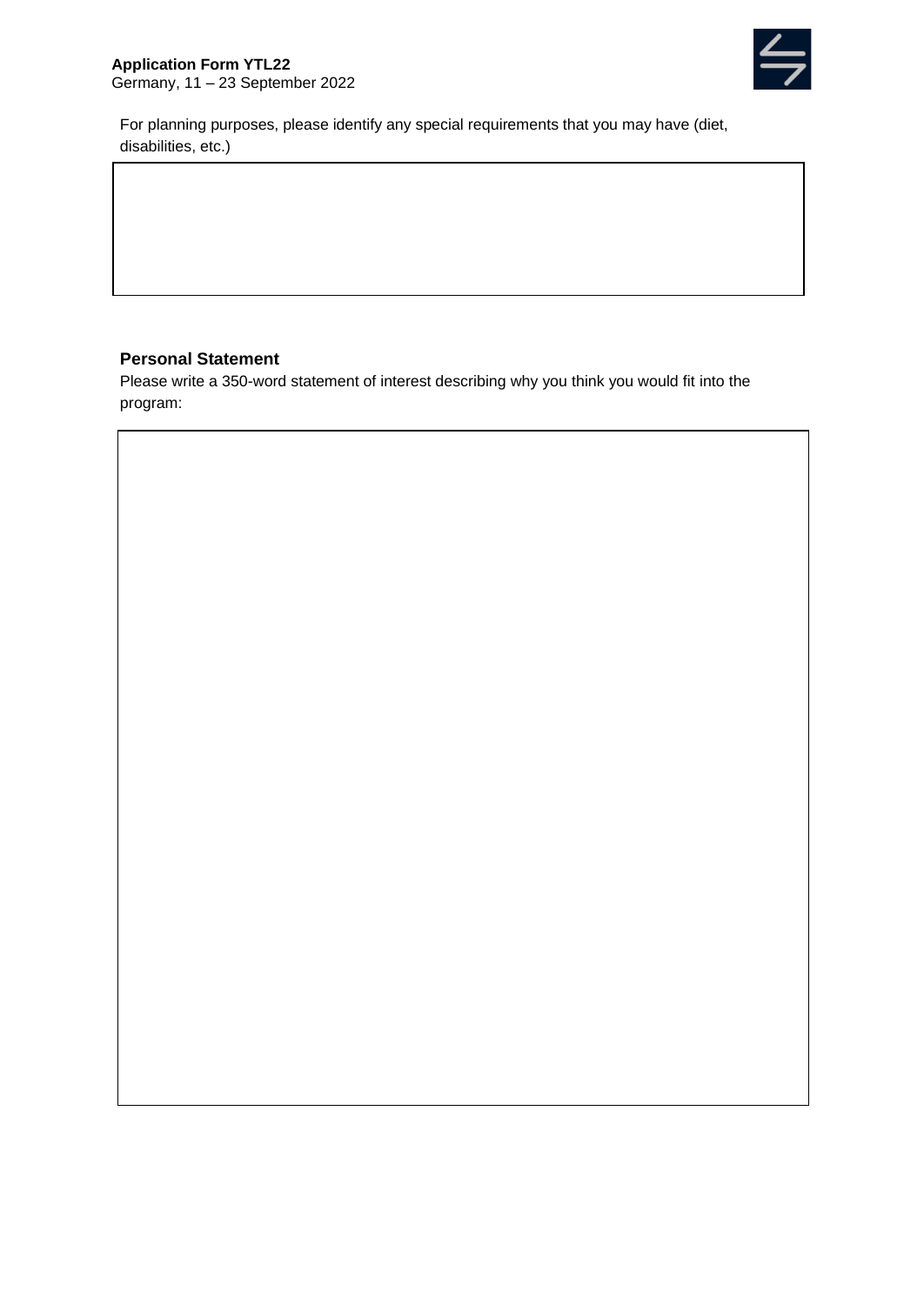

#### **Contribution:**

Please write a 350-word statement how you are planning to contribute to the program during the tour.